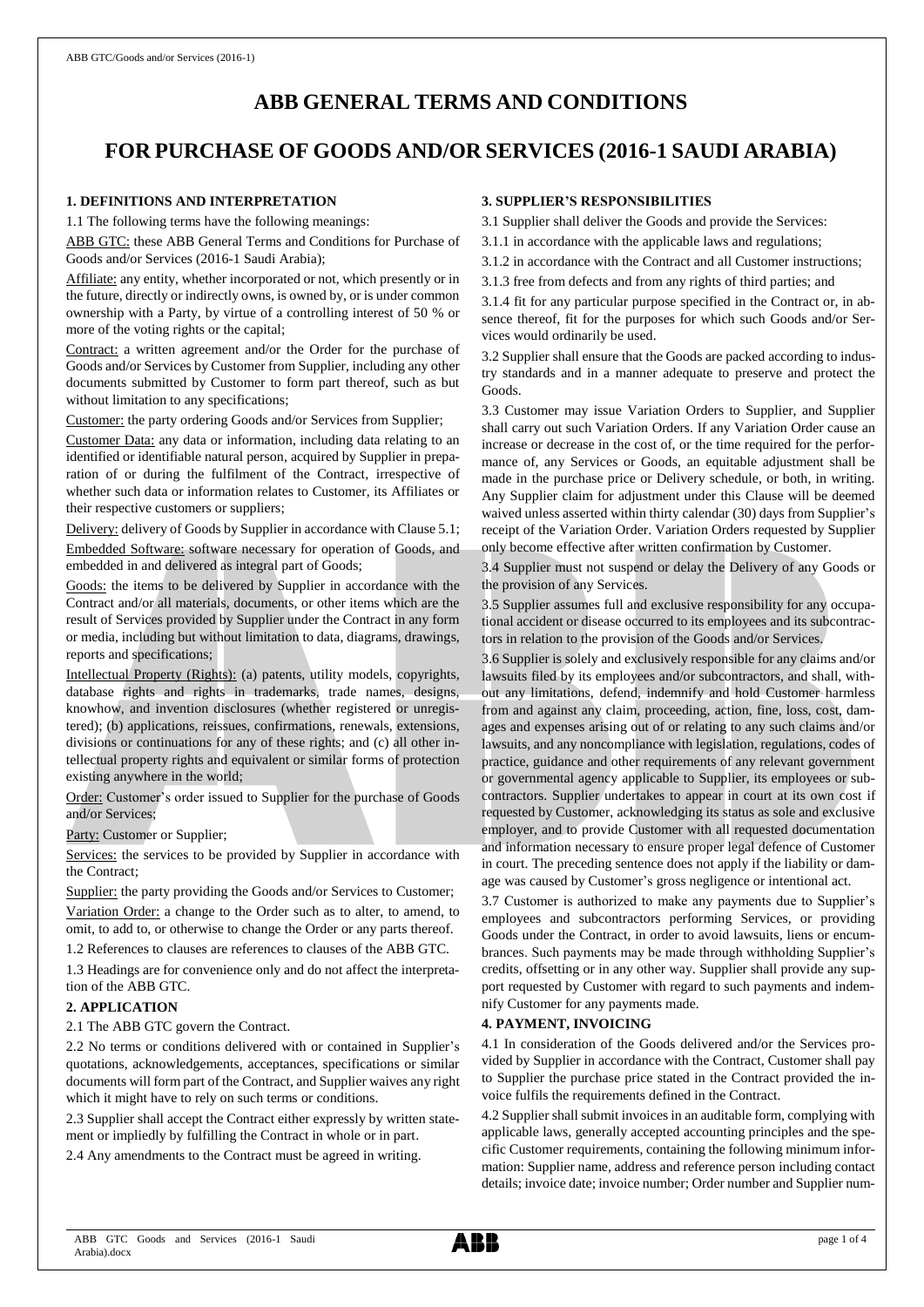ber; address of Customer; quantity; specification of Goods and/or Services; price (total amount invoiced); currency; tax or VAT amount; tax or VAT number; Authorized Economic Operator and/or Approved Exporter Authorization number and/or other customs identification number, if applicable; payment terms as agreed.

4.3 Invoices must be sent to the billing address specified in the Contract.

4.4 Customer will reimburse expenses only at cost and to the extent agreed in writing.

4.5 Services charged on the basis of hourly rates require written confirmation of Supplier's time sheets by Customer. Supplier shall submit such time sheets to Customer for confirmation as may be instructed by Customer but latest together with any related invoice. Confirmation of time sheets cannot be construed as acknowledgement of any claims. Customer is not obliged to pay invoices based on time sheets which are not confirmed by Customer in writing.

4.6 Customer reserves the right to set off or withhold payment for Goods and/or Services not provided in accordance with the Contract.

## **5. DELIVERY, PERFORMANCE OF SERVICES**

5.1 Unless agreed otherwise in the Contract, the Goods shall be delivered in accordance with INCOTERMS 2010 FCA, to the place defined in the Contract or, if no such place has been defined, to Customer's place of business.

5.2 The Services shall be provided at the place specified in the Contract or, if no such place has been specified, at Customer's place of business.

5.3 Supplier shall provide no later than at the time of acceptance of the Contract the following minimum information: number of packages and contents, the customs tariff numbers of the country of consignment, and the countries of origin for all Goods. For controlled Goods, the relevant national export control numbers must be indicated and, if the Goods and/or Services are subject to U.S. export regulations, the U.S. Export Control Classification Numbers (ECCN) or classification numbers of the International Traffic in Arms Regulations (ITAR) must be specified. Proofs of preferential origin as well as conformity declarations and marks of the country of consignment or destination are to be submitted without being requested; certificates of origin upon request. Supplier shall state the Order number on all invoices (in particular but not limited to commercial, pro forma or customs invoices).

5.4 The Goods shall be delivered, and Services shall be provided during Customer's business hours unless otherwise requested by Customer.

5.5 Upon Delivery, Supplier (or its appointed carrier) shall provide Customer a delivery note and any other required export and import documents not mentioned in Clause 5.3. If Customer has approved partial delivery, such delivery note shall also include the outstanding balance.

5.6 Ownership of the Goods passes to Customer at Delivery. To the extent that the Goods contain Embedded Software, ownership of such Embedded Software will not passto Customer, but Supplier shall grant, or – as applicable – shall procure that the third party owner grants, Customer and all users a worldwide, irrevocable, perpetual, transferable, non-exclusive, royalty-free right to use the Embedded Software as integral part of such Goods and/or for servicing either of them.

## **6. ACCEPTANCE**

6.1 Delivery of Goods or provision of Services may not be deemed to be acceptance of such Goods or Services by Customer. Customer shall have reasonable time to inspect or test the Goods and/or Services and to report any defects to Supplier. If a defect in the Goods and/or Services was not reasonably detectable during the inspection, Customer shall have reasonable time to provide notice of such defect after it has become apparent and/or to reject the Goods/Services.

6.2 The Parties may agree on a certain acceptance procedure, in which case acceptance will be subject to Customer's written acceptance statement. Supplier shall inform Customer in writing within a reasonable time period in advance when the Goods and/or Services are ready for acceptance.

6.3 Customer may enforce any remedy defined in the Contract for any rejected Goods or Services.

## **7. DELAY**

If the Delivery of Goods or the provision of Services does not comply with the agreed date(s), Customer may:

7.1 terminate the Contract in whole or in part;

7.2 refuse any subsequent delivery of the Goods or provision of the Services;

7.3 recover from Supplier any expenses reasonably incurred by Customer in obtaining the Goods and/or Services in substitution from another supplier;

7.4 claim damages for any cost, loss, expenses and liquidated damages incurred by Customer which are attributable to Supplier's delay; and

7.5 claim liquidated damages as agreed in the Contract.

## **8. WARRANTY AND REMEDIES**

8.1 Supplier warrants that the Goods and/or Services comply with the Contract, including but without limitation to Supplier's responsibilities as defined in Clause 3.1.

8.2 Supplier warrants that the Goods are new and unused at the date of Delivery and remain free from defects during the warranty period.

8.3 The warranty period is twenty four (24) months from Delivery.

8.4 In case of breach of any warranty which is not remedied within forty eight (48) hours from Customer's notification, or in case of any other breach of the Contract, Customer is entitled to enforce any or more of the following remedies at its discretion and at Supplier's expense:

8.4.1 to give Supplier another opportunity to carry out any additional work necessary to ensure that the Contract is fulfilled, and/or to obtain prompt repair or replacement of the defective Goods and/or Services;

8.4.2 to carry out (or to instruct a third party to carry out) any additional work necessary to make the Goods and/or Services comply with the Contract;

8.4.3 to refuse any further Goods and/or Services;

8.4.4 to claim such damages as may have been sustained by Customer as a result of Supplier's breach of the Contract;

8.4.5 to terminate the Contract; in such event Customer has no obligation to compensate Supplier, and, at Customer's option, Supplier shall pay back to Customer any remuneration received from Customer for the Goods and/or Services and take back the Goods at Supplier's own cost and risk.

8.5 In case of a breach of any warranty, the entire warranty period shall be restarted for the defective Goods/Services from the date the remediation is completed to Customer's satisfaction.

8.6 The rights and remedies available to Customer under the Contract are cumulative and are not exclusive of any rights or remedies available at law or in equity.

## **9. INTELLECTUAL PROPERTY**

9.1 Subject to Clause 9.2, Supplier hereby grants Customer, or undertakes to procure that Customer is granted, a worldwide, irrevocable, transferable, non-exclusive, royalty-free license to use the Intellectual Property Rights in the Goods, including Embedded Software, if any.

9.2 Supplier herewith assigns to Customer full ownership rights in any Intellectual Property in Goods resulting from the Services. Supplier further agrees, upon Customer's request and at its cost, to take all further steps necessary to perfect Customer's ownership to the Intellectual Property.

9.3 Intellectual Property Rights in any Goods created by or licensed to Supplier prior or outside a Contract (Pre-Existing IPR) will remain vested in Supplier (or the third party owner). To the extent that Pre-Existing IPR are embedded in any Goods resulting from the Services, Supplier grants, or undertakes to procure that the third party owner grants, Customer and its Affiliates a worldwide, irrevocable, transferable, non-exclusive, royalty-free license to use the Pre-Existing IPR as

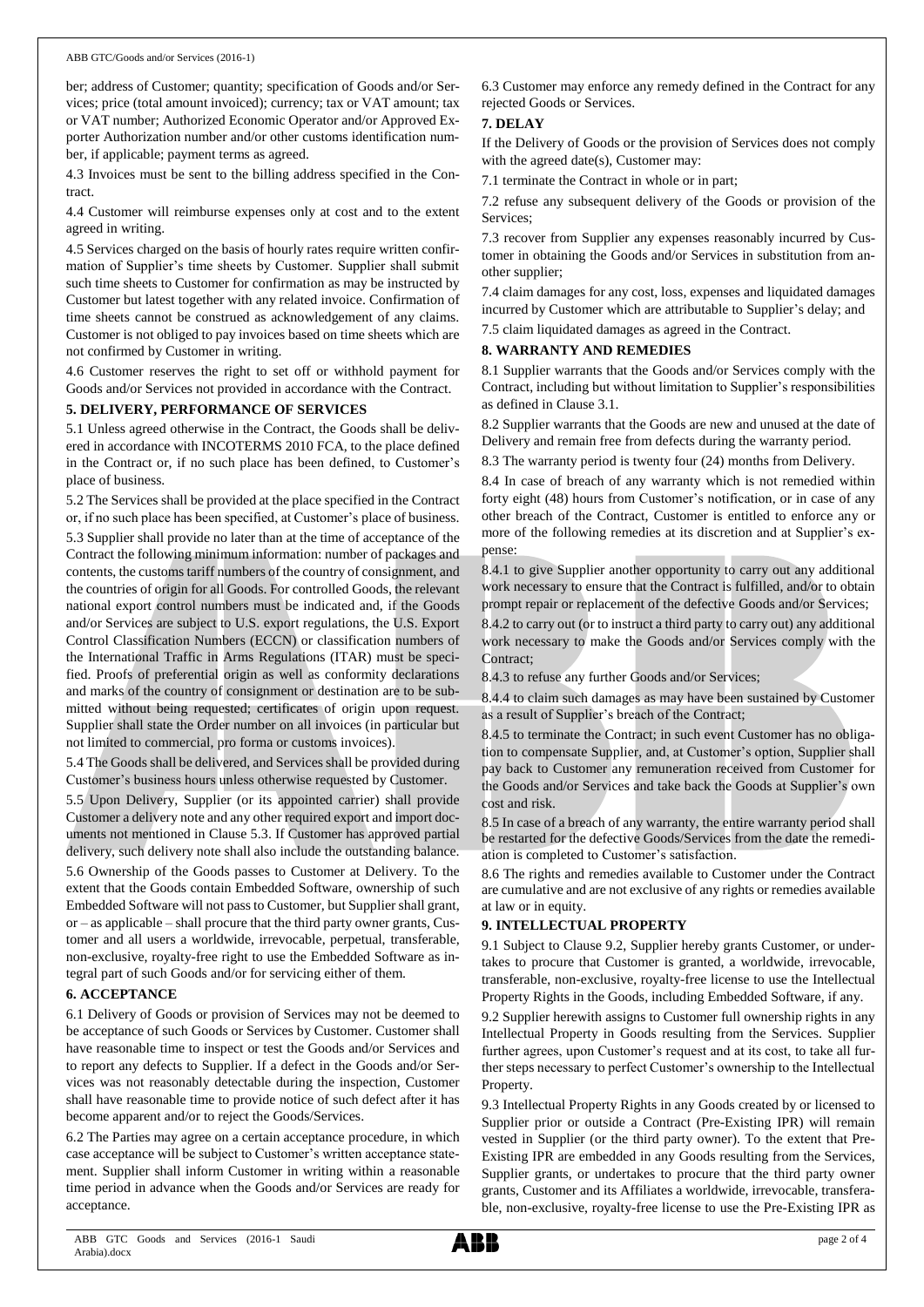part of such Goods, including the right to improve, develop, market, distribute, sublicense or otherwise use such Pre-Existing IPR.

9.4 Supplier must specify in writing and prior to Delivery all open source software contained in or used by Embedded Software, if any, and request Customer's written approval. Supplier agrees to replace at its own cost any open source software components rejected by Customer with software of at least the same quality and functionality.

9.5 If any claim is made against Customer that Supplier's Goods and/or Services infringe a third party's Intellectual Property Rights, Supplier shall at its cost, but at Customer's discretion (i) procure for Customer and Customer's clients, as the case may be, the right to continue using the Goods and/or Services; (ii) modify the Goods and/or Services so they cease to be infringing; or (iii) replace the Goods and/or Services by non-infringing equivalents. Otherwise, Customer is entitled to terminate the Contract and to reclaim all sums which it has paid to Supplier thereunder.

## **10. COMPLIANCE, INTEGRITY**

10.1 Supplier shall provide the Goods and/or Services in compliance with all relevant laws, regulations, and codes of practice. During the term of the Contract, Supplier shall on a six-monthly basis provide to Customer a duly completed Six Monthly Supplier's Compliance with Labor Laws Certificate substantially in the format attached to the Order as ANNEX 1.

10.2 Supplier and its subcontractors must comply with the ABB Lists of Prohibited and Restricted Substances and with the reporting and other requirements regarding Conflict Minerals made available under **[www.abb.com](http://www.abb.com/) – Supplying – Material Compliance** or otherwise and shall provide Customer with documents, certificates and statements as requested. Any statement made by Supplier to Customer (whether directly or indirectly) with regard to materials used for or in connection with the Goods and/or Services will be deemed to be a representation under the Contract.

10.3 Supplier represents and warrants that it is and will remain fully compliant with all applicable trade and customs laws, regulations, instructions, and policies, including, but not limited to, satisfying all necessary clearance requirements, proofs of origin, export and import licenses and exemptions from, and making all proper filings with appropriate governmental bodies and/or disclosures relating to the provision of services, the release or transfer of goods, hardware, software and technology.

10.4 No material or equipment included in or used for the Goods and/or Services must originate from any company or country listed in any relevant embargo issued by the authority in the country where the Goods and/or Services will be used or an authority otherwise having influence over the equipment and material forming part of the Goods and/or Services. If any of the Goods and/or Services are or will be subject to export restrictions, it is Supplier's responsibility to promptly inform Customer in writing of the particulars of such restrictions.

10.5 Both Parties warrant that each will not, directly or indirectly, and that each has no knowledge that other persons will, directly or indirectly, make any payment, gift or other commitment to its customers, to government officials or to agents, directors and employees of each Party, or any other party in a manner contrary to applicable laws (including but not limited to the U. S. Foreign Corrupt Practices Act, the UK Bribery Act 2010 and, where applicable, legislation enacted by member states and signatories implementing the OECD Convention Combating Bribery of Foreign Officials), and shall comply with all relevant laws, regulations, ordinances and rules regarding bribery and corruption. Nothing in the Contract will render either Party or any of its Affiliates liable to reimburse the other for any such consideration given or promised.

10.6 Supplier herewith acknowledges and confirms that Supplier has received a copy of ABB's Code of Conduct and ABB's Supplier Code of Conduct or has been provided information on how to access both

ABB Codes of Conduct online under **[www.abb.com/Integrity](http://www.abb.com/Integrity)**. Supplier agrees to perform its contractual obligations in accordance with both ABB Codes of Conduct.

10.7 ABB has established reporting channels where Supplier and its employees may report suspected violations of applicable laws, policies or standards of conduct: Web portal: **[www.abb.com/Integrity](http://www.abb.com/Integrity) – Reporting Channels**; contact details specified on this Web portal.

10.8 Any violation of an obligation contained in this Clause 10 is a material breach of the Contract and entitles the other Party to terminate the Contract with immediate effect and without prejudice to any further rights or remedies available thereunder or at law. Notwithstanding anything to the contrary in the Contract, Supplier shall, without any limitations, indemnify and hold harmless Customer for all liabilities, damages, cost or expenses incurred as a result of any such violation and termination of the Contract, or arising from export restrictions concealed by Supplier.

## **11. CONFIDENTIALITY, DATA SECURITY, DATA PROTECTION**

11.1 Supplier shall keep in strict confidence all Customer Data and any other information concerning Customer's or its Affiliates' business, their products and/or their technologies which Supplier obtains in connection with the Goods and/or Services to be provided (whether before or after acceptance of the Contract). Supplier shall restrict disclosure of such confidential material to such of its employees, agents or subcontractors or other third parties as need to know the same for the purpose of the provision of the Goods and/or Services to Customer. Supplier shall ensure that such employees, agents, subcontractors or other third parties are subject to and comply with the same obligations of confidentiality as applicable to Supplier and will be liable for any unauthorized disclosures.

11.2 Supplier shall apply appropriate safeguards, adequate to the type of Customer Data to be protected, against the unauthorised access or disclosure of Customer Data and protect such Customer Data in accordance with the generally accepted standards of protection in the related industry, or in the same manner and to the same degree that it protects its own confidential and proprietary information – whichever standard is higher. Supplier may disclose confidential information to Permitted Additional Recipients (which means Supplier's authorised representatives, including auditors, counsels, consultants and advisors) provided always that (i) such information is disclosed on a strict need-to-know basis, and (ii) such Permitted Additional Recipients sign with Supplier a confidentiality agreement with terms substantially similar hereto or, where applicable, are required to comply with codes of professional conduct ensuring confidentiality of such information.

11.3 Supplier must not (i) use Customer Data for any other purposes than for providing the Goods and/or Services, or (ii) reproduce the Customer Data in whole or in part in any form except as may be required by the respective contractual documents, or (iii) disclose Customer Data to any third party, except to Permitted Additional Recipients or with the prior written consent of Customer.

11.4 Supplier shall install and update at its own cost required adequate virus protection software and operating system security patches for all computers and software utilized in connection with providing the Goods and/or Services.

11.5 Supplier shall inform Customer without delay about suspicion of breaches of data security or other serious incidents or irregularities regarding any Customer Data.

11.6 Supplier agrees that Customer is allowed to provide any information received from Supplier to any Affiliate of Customer. Supplier shall obtain in advance all necessary approval or consent for Customer to provide such information to Customer's Affiliates if such information is confidential for any reason or subject to applicable data protection or privacy laws and regulations.